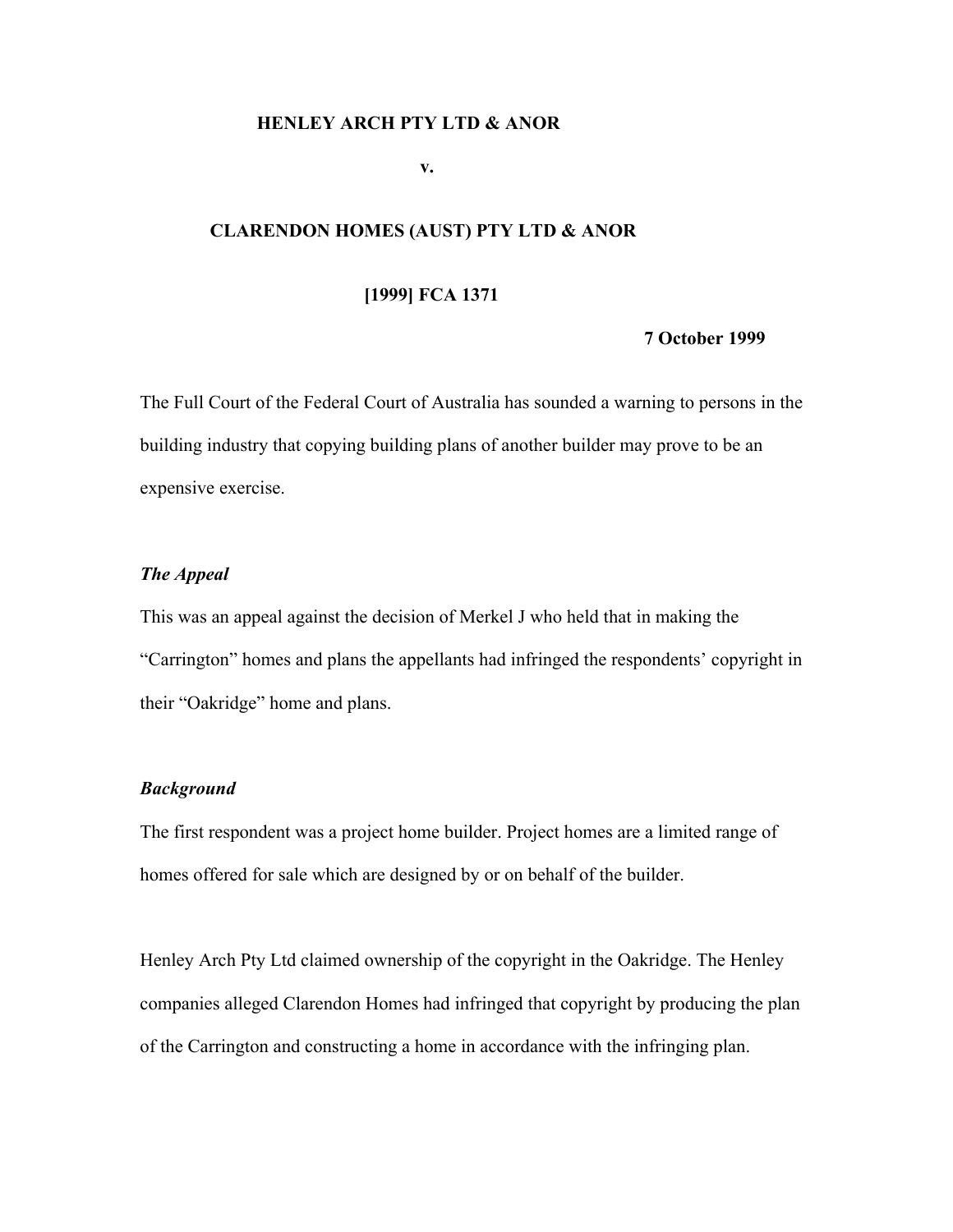Notably, Clarendon Homes had taken an assignment of the copyright in a plan of a project home known as the "Glengrand" from another project home builder Glenvill Homes Pty Ltd.

The appellants argued that the Carrington design did not infringe copyright in the Oakridge. Secondly, that the Oakridge plan was not original and in fact had been copied from the Glengrand plan.

### *The Oakridge Copyright*

Evidence at trial was called by the Henley companies that the author of the Oakridge plan was an employed draftsperson, with some assistance from a designer engaged by the group. The draftsperson did not give evidence as he had died before trial.

The managing director of the Henley companies gave evidence that he instructed the draftsperson to prepare the plan and told him what features to include.

### *The Carrington Copyright*

Clarendon indicated that it would call one of its directors to give evidence that he was the author of the Carrington plan. However the Henley group called two witness that may have altered Clarendon's decision for the director to give evidence.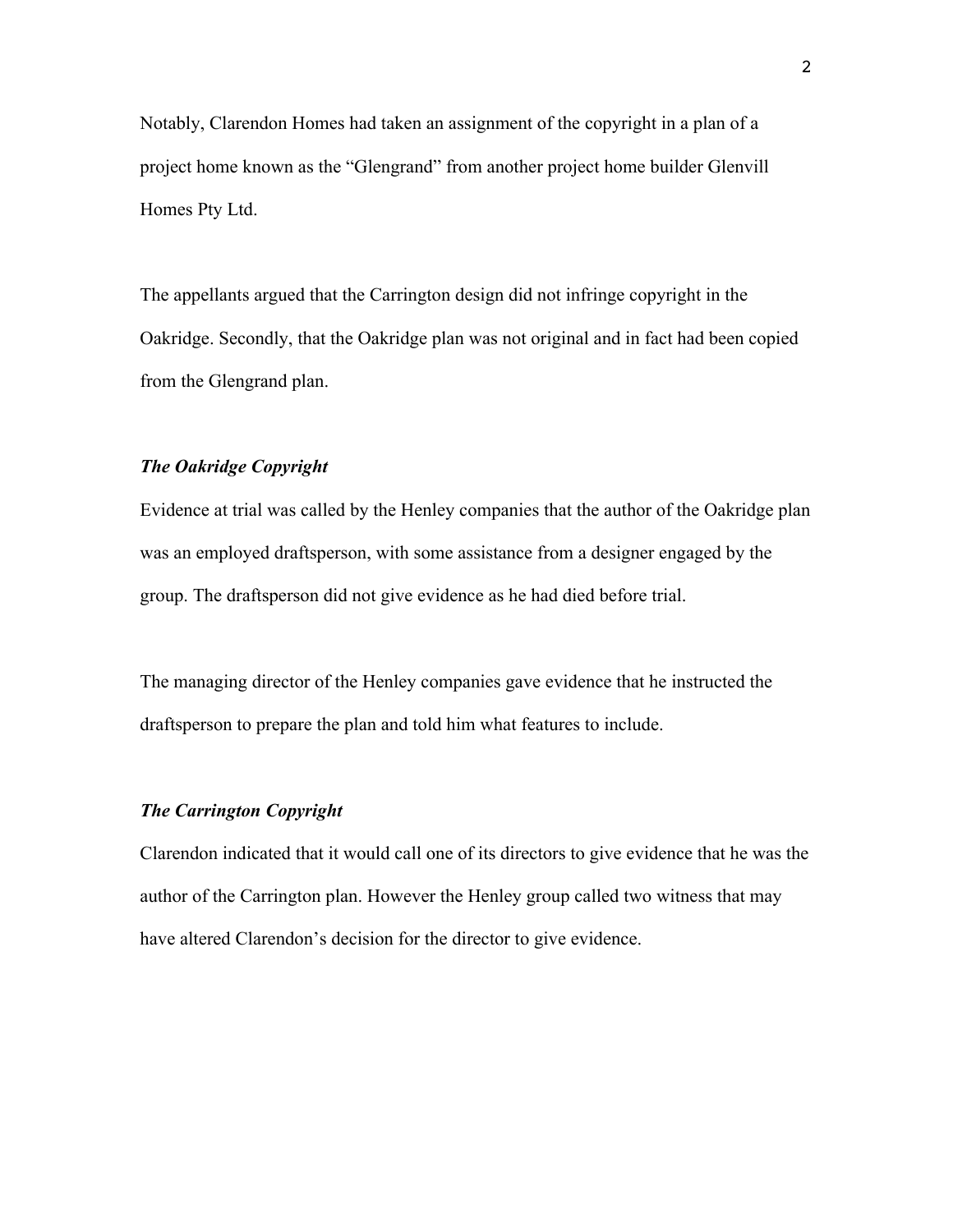Both witnesses were former employees of the appellants.

The first a former finance director of the company said that the marketing manager of the appellant had visited the Oakridge display and being impressed with the display took a number of photographs during the visit. He also gave evidence of a memorandum he had received that Clarendon should prepare a design to compete with Oakridge.

The second witness was an architect who was briefed by Clarendon to design a home to compete with the Oakridge. His briefing documents included a brochure for the Oakridge and photographs of the Oakridge home.

The architect said that of the two concept designs he prepared, a design was chosen that was similar to the Oakridge, and that he was specifically requested to incorporate two special features of the Oakridge. It is important to note that this evidence was not challenged.

### *Other evidence.*

Each side called an expert. The Henley expert, an experienced architect, pointed out similarities between the Oakridge and the Carrington to conclude that independent creation was "highly improbable". The Clarendon expert, a senior university lecturer, gave evidence of the differences between the two designs as well as the similarities between the Oakridge and the Glengrand.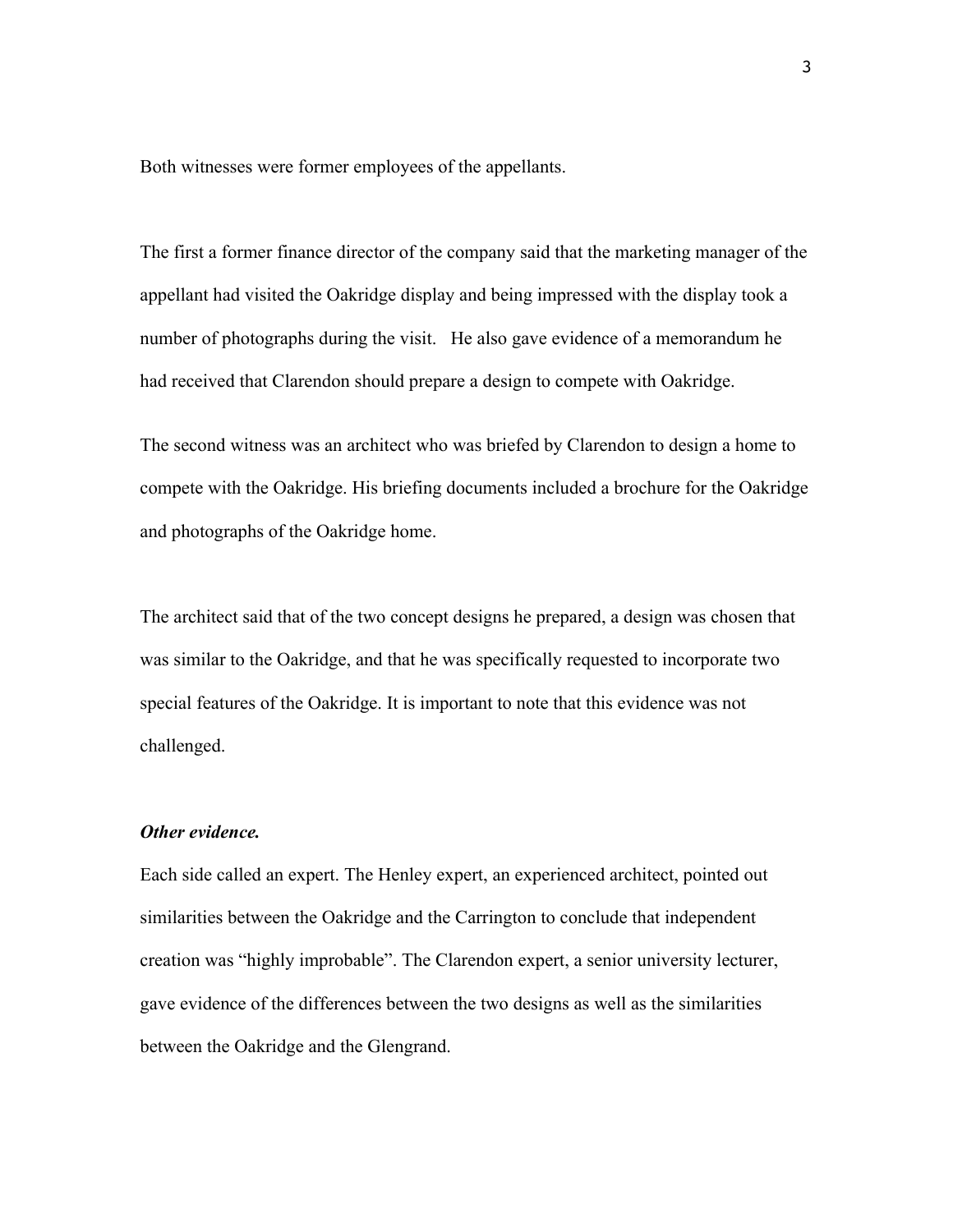In addition, the trial judge was taken on a view of the Carrington and the Oakridge.

#### *The Glengrand Plan*

The appellants argued that copyright did not subsist in the Oakridge as it was copied from the Glengrand. Accordingly, because it copied it lacked sufficient skill and care to be an original artistic work.

The Full Court agreed with the trial judge in that even if there was copying of the Glengrand plan, this did not deny the Oakridge with the element of originality because there is no requirement in copyright that the work be novel, unique or innovative.<sup>1</sup> Thus, even if one work is derived from another it has its own copyright and assessed as a separate copyright work.

## *The First Comparison2*

In order to prove copyright infringement there must be proof of copying . It is usual in order to prove copying that proof of access to the plaintiff's work is shown as well.

There was no evidence that Henley's draftsperson had access to the Glengrand plan, and so proof of copying needed to be established from a comparison of the plans. The test was whether the similarities were so striking that it precluded the possibility of independent creation.<sup>3</sup>

<sup>1</sup> [1999] FCA 1371 at par [10]; *University of London Press Ltd v University Tutorial Press Ltd* [1916] 2 Ch 601 at p608-9. <sup>2</sup> Between the Oakridge and the Glengrand.

<sup>3</sup> *Arnstein v Porter* 154 F2d 464, 468 (2d Cir, 1946).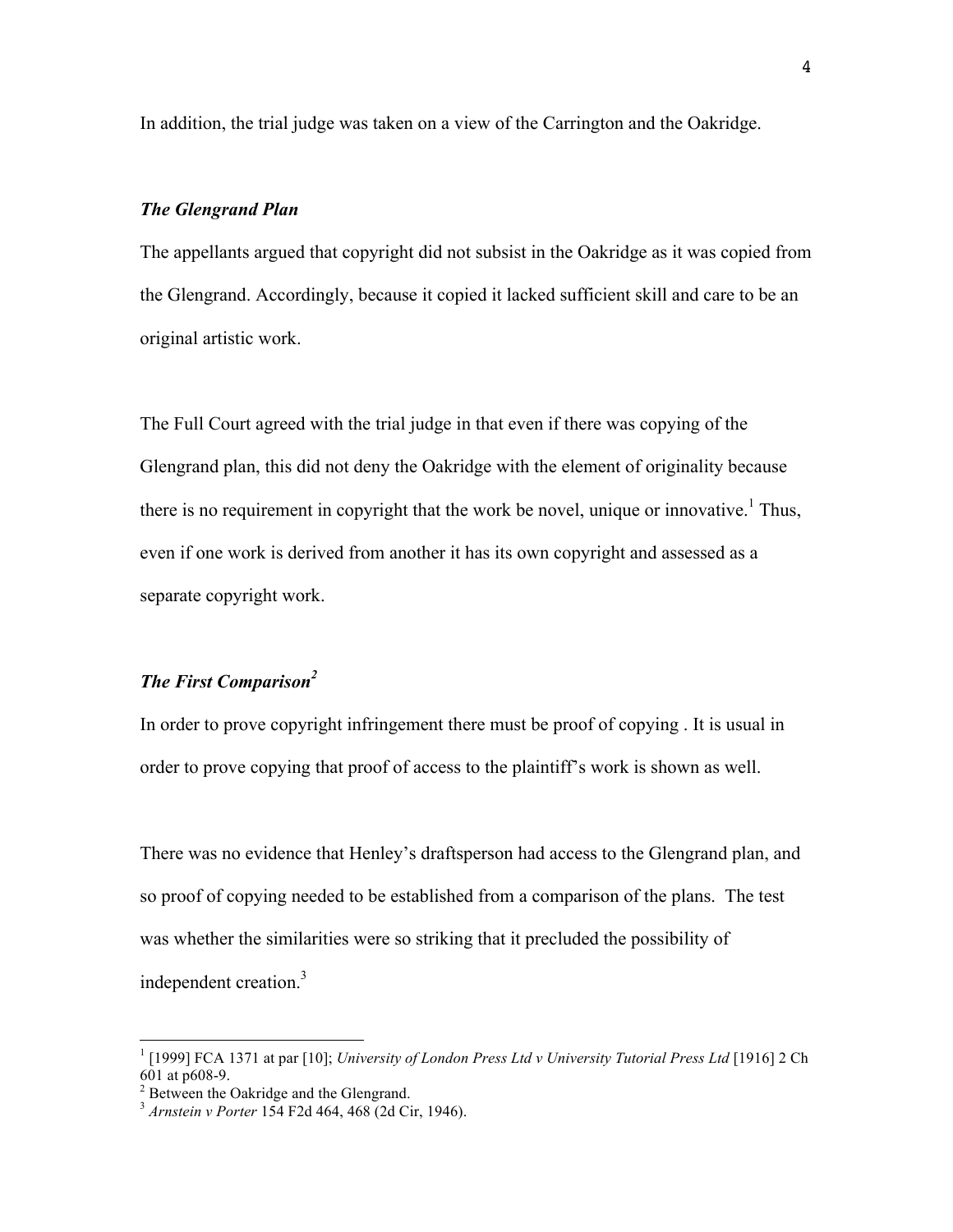The Full Court was of the same view as the trial judge in that the similarity between the Glengrand and the Oakridge plans did not suggest copying. Further it was clear to the Court that each plan had its own very important differences and unique features.

# *The Second Comparison4*

Copyright gives the owner exclusive right to do a number of things including "reproducing the work in material form".<sup>5</sup> Reproduction includes reproduction of a "substantial part of the work"<sup>6</sup>, which was accepted as meaning an "important or material part of the plaintiff's work."<sup>7</sup>

The Full Court accepted the evidence of the Henley expert who said that it was highly improbable that the Carrington plan was created without reference to the Oakridge plan and dismissed the appeal.

The Court also noted that the visual inspection of the sites by the trial judge was not appropriate in cases where an action involved a two dimensional work copied in a two dimensional form. This is particularly the case as in the present circumstances where some features were obvious from inspection but did not appear on the plan.<sup>8</sup> The Court said a physical inspection is clearly appropriate where the reproduction complained of is in three dimensional form.

<sup>&</sup>lt;sup>4</sup> Between the Clarendon and the Oakridge.

<sup>5</sup> s31(1) *Copyright Act* 1968 (Cth).<br><sup>6</sup> s14(1) *Copyright Act* 1968 (Cth).<br><sup>7</sup> [1999] FCA 1371 at par [37]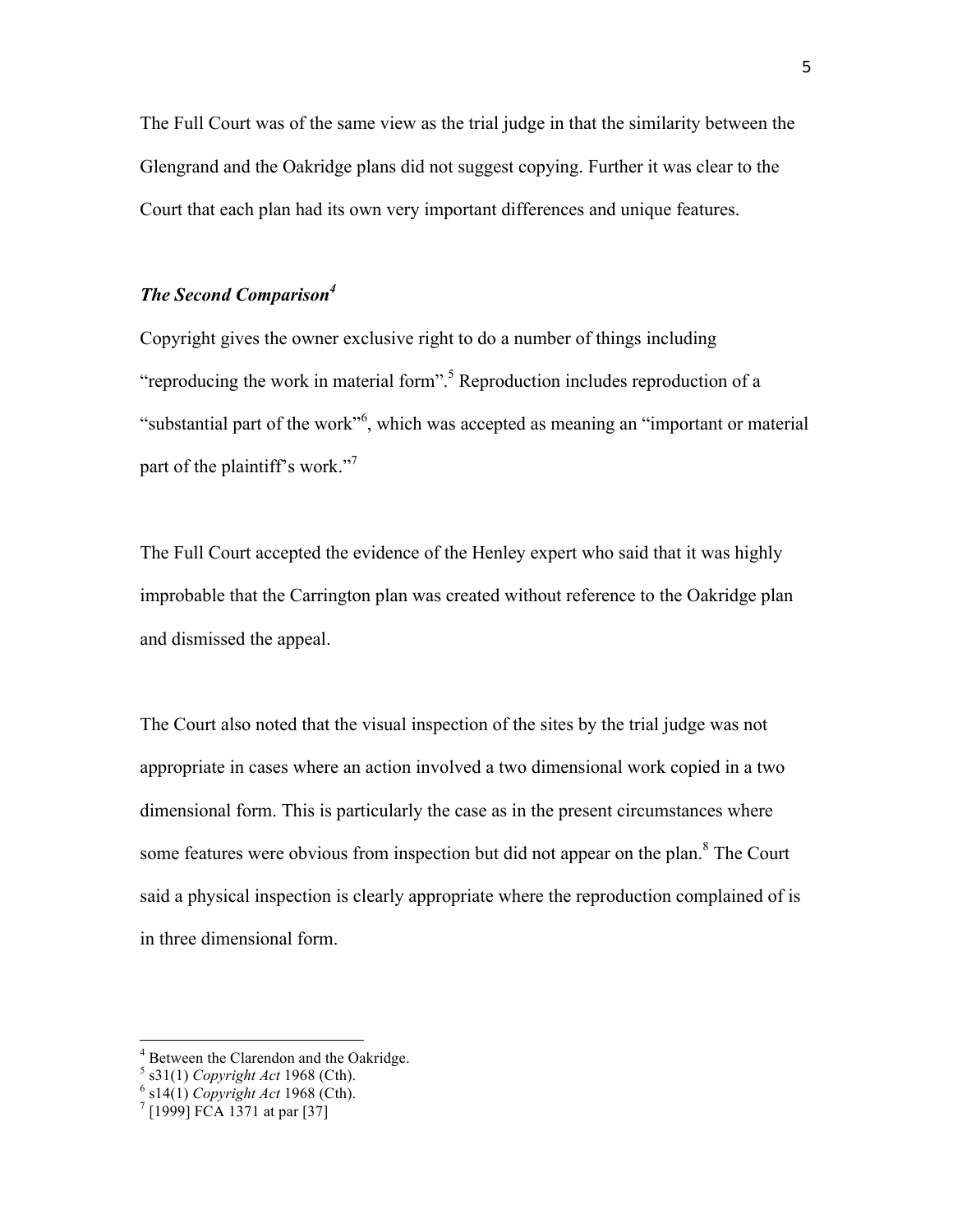The Full Court found as a result of the physical inspection by the trial judge, that it was not in a position to challenge the trial judges findings that there was infringement of the plans and the house, because it was not possible to gain the same impression as the judge who viewed the homes $<sup>9</sup>$ </sup>

#### *Damages*

The Full Court had only been concerned with the liability issue. Merkel J had ordered that for the purpose of assessing damages or an account of profits Clarendon provide information under oath as to the number of Carrington homes built, their location, the sale amounts and the costs involved with those sales. His Honour also held that the breaches were flagrant and because of the proximity of the infringing homes to those of the respondent benefits accrued to the appellants. Consequently additional damages were awarded.<sup>10</sup>

## *Conclusion*

In many cases the applicant can only rely on a comparison between the original work and the infringing work. However proof of access to the plaintiff's work assists to reach a conclusion of infringement but is not essential.

**Dimitri Eliades Barrister, Brisbane. Tel: 07 3236 2266 Email deliades@thehub.com.au**

<sup>8</sup> [1999] FCA 1371 at par [20].

<sup>&</sup>lt;sup>9</sup> 1999] FCA 1371 at par [43].